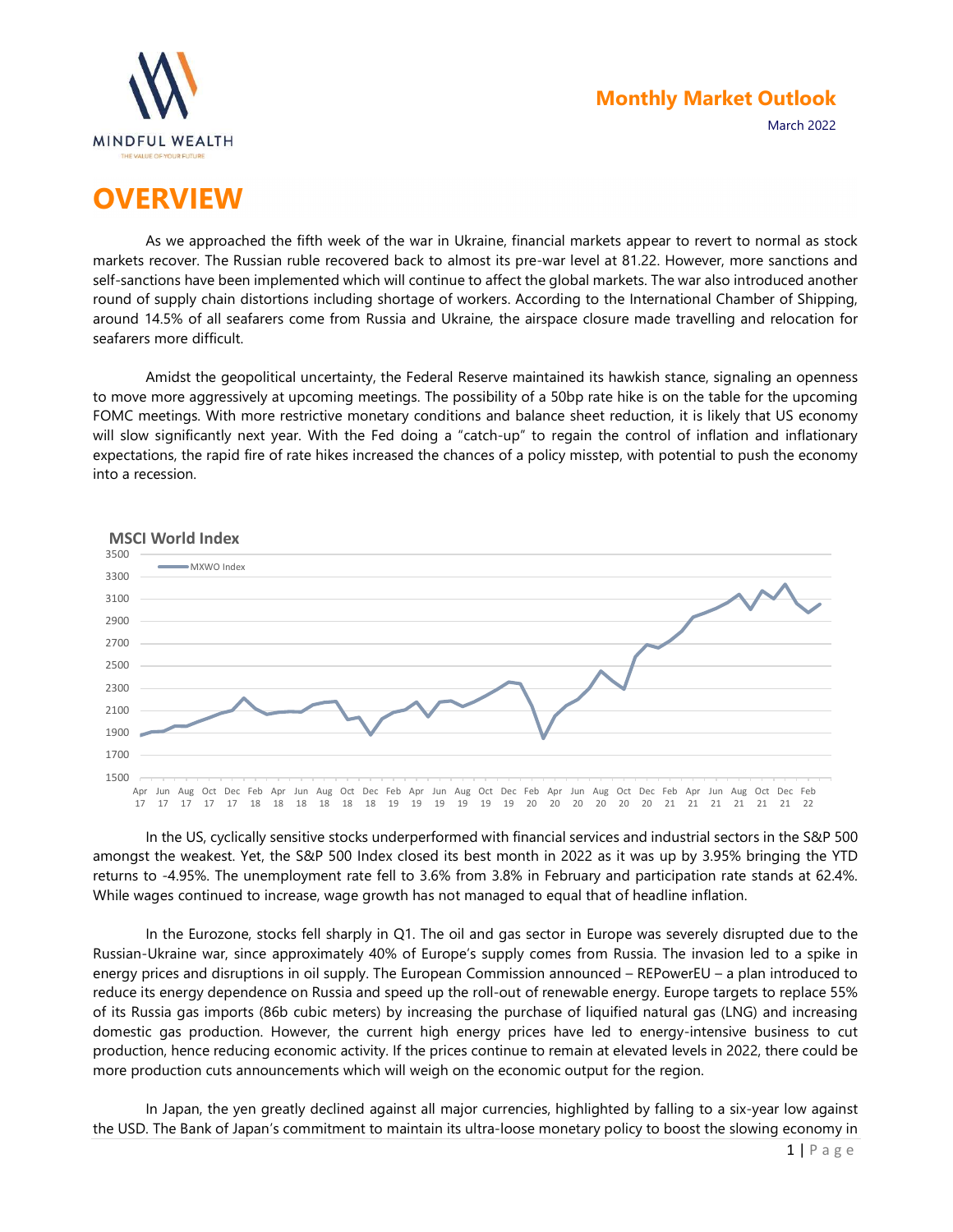

March 2022

an inflationary environment led to a yield divergence between Japan and US. However, it is atypical for the yen to have fallen steeply given its perceived role as a safe-haven asset during periods of uncertainty.

In China, the latest wave of COVID hit two major cities, Shenzhen and Shanghai, resulting in lockdowns. Even though the geopolitical uncertainty with Russian and Ukraine continues, the yuan appreciated against the US Dollar. China is still very focused on its zero-COVID strategy which is called the "dynamic clearing" in China. Whilst Chinese and stock prices experienced an energetic rally on 16 Mar, due to promises from the government to support financial markets and promote economic growth, COVID cases and the government's COVID strategy will likely continue to add weight to the region's economic performance.

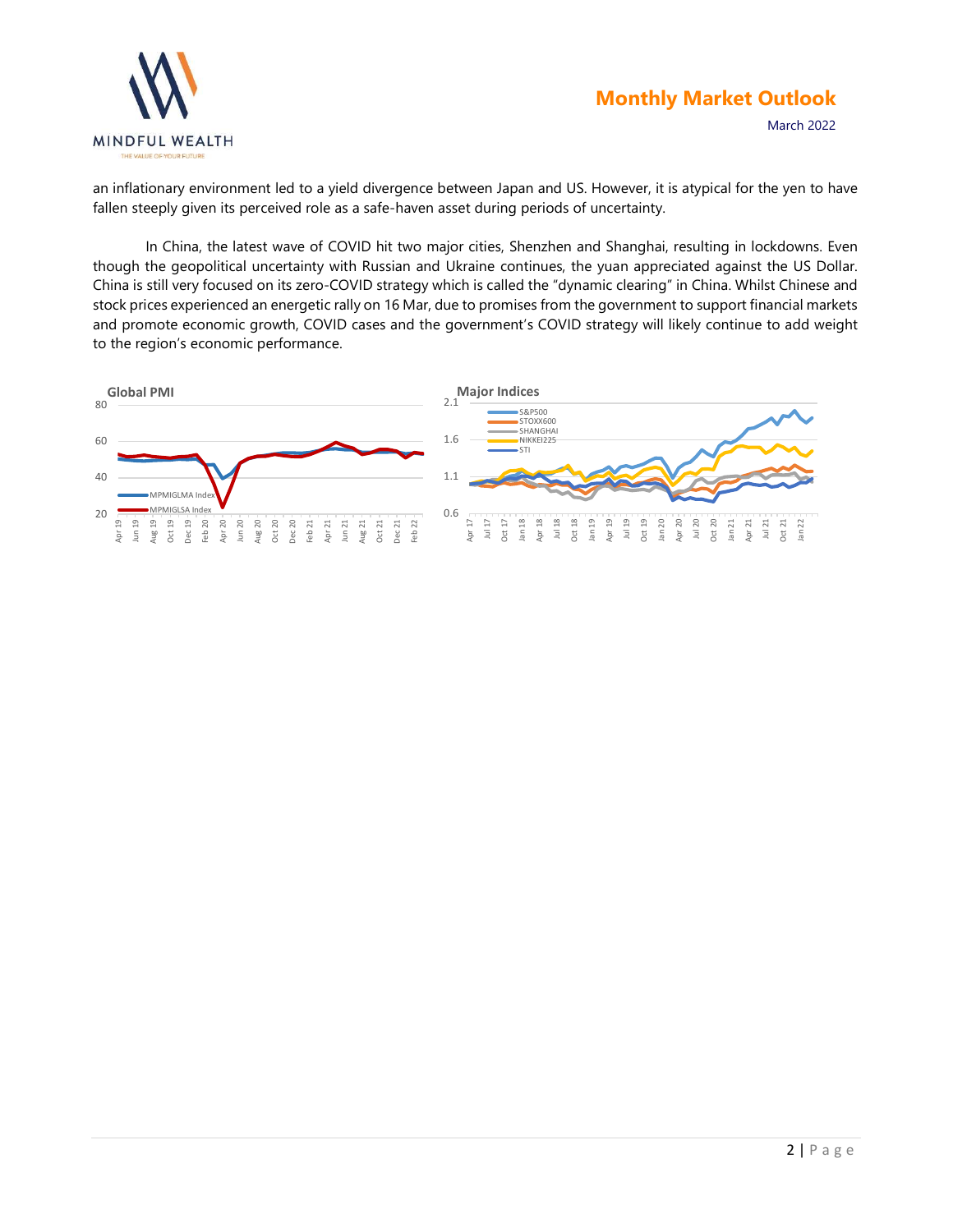

# MARKET STATISTICS

### **ECONOMY**

#### Economy

| <b>MINDFUL WEALTH</b><br>THE VALUE OF YOUR FUTURE |          |           |             |           |                   |           | <b>Monthly Market Outlook</b> |          | March 2022  |
|---------------------------------------------------|----------|-----------|-------------|-----------|-------------------|-----------|-------------------------------|----------|-------------|
| <b>MARKET STATISTICS</b><br><b>ECONOMY</b>        |          |           |             |           |                   |           |                               |          |             |
| <b>Economy</b>                                    | %1M      | %6M       | %1Y         | 3Y        |                   | %1M       | %6M                           | %1Y      | 3Y          |
| World MPMI                                        | $-1.3%$  | $-2.0%$   | $-3.6%$     |           | <b>EM MPMI</b>    | $-3.3%$   | $-3.1%$                       | $-4.1%$  |             |
| World SPMI                                        | $-1.1%$  | $-0.7%$   | $-2.4%$     |           | <b>EM SPMI</b>    | $-10.4%$  | $-13.9%$                      | $-12.6%$ |             |
| US CPI                                            | 1.2%     | 4.9%      | 8.6%        |           | EU CPI            | 0.9%      | 3.8%                          | 6.2%     |             |
| US PPI                                            | 1.4%     | 5.8%      | 11.2%       |           | EU PPI            | 1.1%      | 20.3%                         | 31.1%    |             |
| <b>US UNEMP</b>                                   | $-5.3%$  | $-23.4%$  | $-40.0%$    |           | EU UNEMP          | $-1.6%$   | $-8.8%$                       | $-17.3%$ |             |
| US MPMI                                           | $-2.6%$  | $-5.6%$   | $-10.4%$    |           | EU MPMI           | $-2.8%$   | $-3.4%$                       | $-9.0%$  |             |
|                                                   |          |           |             |           | <b>EU SPMI</b>    | 0.2%      | $-1.4%$                       | 12.1%    |             |
| <b>CHINA MPMI</b>                                 | $-4.6%$  | $-3.8%$   | $-4.9%$     | ∽         | <b>SWISS MPMI</b> | 2.2%      | $-5.3%$                       | $-2.4%$  |             |
| <b>CHINA SPMI</b>                                 | $-16.3%$ | $-21.3%$  | $-22.7%$    |           | <b>SWISS SPMI</b> | $-5.0%$   | 0.3%                          | 10.1%    |             |
| <b>KEY RATES</b><br><b>Sovereign Key Rates</b>    | Mar      | Δ1M       | $\Delta 6M$ | Δ1Y       |                   | Mar       | Δ1M                           | Δ6M      | $\Delta$ 1Y |
| <b>US 2Y</b>                                      | 2.3365   | 0.9065    | 1.1500      | 0.1200    | EU 2Y             | $-0.0797$ | 0.4603                        | 0.1500   | 0.0000      |
| US <sub>5Y</sub>                                  | 2.4616   | 0.7416    | 0.7500      | 0.0300    | EU 5Y             | 0.3714    | 0.5314                        | 0.4000   | 0.0700      |
| <b>US 10Y</b>                                     | 2.3407   | 0.5107    | 0.3400      | $-0.2500$ | <b>EU 10Y</b>     | 0.5453    | 0.4153                        | 0.3300   | 0.0900      |
| <b>US 30Y</b>                                     | 2.4495   | 0.2895    | 0.1100      | $-0.3600$ | EU 30Y            | 0.6616    | 0.2516                        | 0.1400   | 0.0100      |
|                                                   |          |           |             |           |                   |           |                               |          |             |
|                                                   |          |           |             |           | SWISS 2Y          | $-0.1575$ | 0.2825                        | 0.3400   | 0.0300      |
| CHINA 2Y                                          | 2.2844   | 0.0744    | $-0.2600$   | $-0.2600$ |                   |           |                               |          |             |
| <b>CHINA 5Y</b>                                   | 2.5641   | 0.0641    | $-0.2000$   | $-0.3100$ | SWISS 5Y          | 0.2428    | 0.3128                        | 0.4400   | 0.0800      |
| CHINA 10Y                                         | 2.7836   | $-0.0064$ | $-0.0800$   | $-0.3200$ | SWISS 10Y         | 0.5719    | 0.3419                        | 0.4100   | 0.1200      |

### KEY RATES

### Sovereign Key Rates

| $\neg$<br>$\sim$<br>$-12.6%$<br>$-0.7%$<br>$-2.4%$<br><b>EM SPMI</b><br>$-10.4%$<br>$-13.9%$<br>$-1.1%$<br>6.2%<br>1.2%<br>4.9%<br>8.6%<br>EU CPI<br>0.9%<br>3.8%<br>US CPI<br>مستسمع<br>5.8%<br>11.2%<br>EU PPI<br>20.3%<br>31.1%<br>US PPI<br>1.4%<br>1.1%<br>$-40.0%$<br><b>US UNEMP</b><br>$-5.3%$<br>$-23.4%$<br>EU UNEMP<br>$-1.6%$<br>$-8.8%$<br>$-17.3%$<br>$-9.0%$<br>US MPMI<br>$-2.6%$<br>$-5.6%$<br>$-10.4%$<br>EU MPMI<br>$-2.8%$<br>$-3.4%$<br>0.2%<br>$-1.4%$<br>12.1%<br>EU SPMI<br>$-4.6%$<br>$-3.8%$<br>2.2%<br>$-5.3%$<br>$-2.4%$<br><b>CHINA MPMI</b><br>$-4.9%$<br><b>SWISS MPMI</b><br>mond<br>∽<br>10.1%<br>$-22.7%$<br>$-5.0%$<br>0.3%<br>$-16.3%$<br>$-21.3%$<br><b>SWISS SPMI</b><br><b>KEY RATES</b><br>Sovereign Key Rates<br>$\Delta 1$ M<br><b>Δ6Μ</b><br>$\Delta$ 1Y<br>$\Delta 1$ M<br><b>Δ6Μ</b><br>$\Delta$ 1Y<br>Mar<br>Mar<br><b>US 2Y</b><br>2.3365<br>EU <sub>2Y</sub><br>0.9065<br>1.1500<br>0.1200<br>$-0.0797$<br>0.4603<br>0.1500<br>0.0000<br>US <sub>5Y</sub><br>2.4616<br>0.7416<br>0.7500<br>0.0300<br>EU 5Y<br>0.3714<br>0.5314<br>0.4000<br>0.0700<br>2.3407<br>0.3400<br>0.5453<br><b>US 10Y</b><br>0.5107<br>$-0.2500$<br><b>EU 10Y</b><br>0.4153<br>0.3300<br>0.0900<br>2.4495<br>0.2895<br>0.1100<br>$-0.3600$<br><b>EU 30Y</b><br>0.2516<br>0.0100<br>0.6616<br>0.1400<br>2.2844<br>0.0744<br>$-0.2600$<br>$-0.2600$<br>SWISS 2Y<br>$-0.1575$<br>0.2825<br>0.0300<br>0.3400<br>2.5641<br>0.0641<br>$-0.2000$<br>$-0.3100$<br>SWISS 5Y<br>0.2428<br>0.3128<br>0.4400<br>0.0800<br>2.7836<br>$-0.0064$<br>$-0.0800$<br>$-0.3200$<br>0.1200<br>SWISS 10Y<br>0.5719<br>0.3419<br>0.4100<br>3.3569<br>0.0069<br>$-0.0600$<br>$-0.3000$<br>SWISS 30Y<br>0.6755<br>0.3755<br>0.2800<br>0.0600<br><b>3Y Sovereign Yield Curve</b><br>$\overline{\mathscr{S}}$ | <b>VVOLIU IVIPIVII</b>   | $-1.370$ | -2.U70 | -5.070 | v | <b>CIVI IVIP IVII</b> | -၁.၁၇၈ | -5.170 | $-4.170$ | v |
|------------------------------------------------------------------------------------------------------------------------------------------------------------------------------------------------------------------------------------------------------------------------------------------------------------------------------------------------------------------------------------------------------------------------------------------------------------------------------------------------------------------------------------------------------------------------------------------------------------------------------------------------------------------------------------------------------------------------------------------------------------------------------------------------------------------------------------------------------------------------------------------------------------------------------------------------------------------------------------------------------------------------------------------------------------------------------------------------------------------------------------------------------------------------------------------------------------------------------------------------------------------------------------------------------------------------------------------------------------------------------------------------------------------------------------------------------------------------------------------------------------------------------------------------------------------------------------------------------------------------------------------------------------------------------------------------------------------------------------------------------------------------------------------------------------|--------------------------|----------|--------|--------|---|-----------------------|--------|--------|----------|---|
|                                                                                                                                                                                                                                                                                                                                                                                                                                                                                                                                                                                                                                                                                                                                                                                                                                                                                                                                                                                                                                                                                                                                                                                                                                                                                                                                                                                                                                                                                                                                                                                                                                                                                                                                                                                                            | World SPMI               |          |        |        |   |                       |        |        |          |   |
|                                                                                                                                                                                                                                                                                                                                                                                                                                                                                                                                                                                                                                                                                                                                                                                                                                                                                                                                                                                                                                                                                                                                                                                                                                                                                                                                                                                                                                                                                                                                                                                                                                                                                                                                                                                                            |                          |          |        |        |   |                       |        |        |          |   |
|                                                                                                                                                                                                                                                                                                                                                                                                                                                                                                                                                                                                                                                                                                                                                                                                                                                                                                                                                                                                                                                                                                                                                                                                                                                                                                                                                                                                                                                                                                                                                                                                                                                                                                                                                                                                            |                          |          |        |        |   |                       |        |        |          |   |
|                                                                                                                                                                                                                                                                                                                                                                                                                                                                                                                                                                                                                                                                                                                                                                                                                                                                                                                                                                                                                                                                                                                                                                                                                                                                                                                                                                                                                                                                                                                                                                                                                                                                                                                                                                                                            |                          |          |        |        |   |                       |        |        |          |   |
|                                                                                                                                                                                                                                                                                                                                                                                                                                                                                                                                                                                                                                                                                                                                                                                                                                                                                                                                                                                                                                                                                                                                                                                                                                                                                                                                                                                                                                                                                                                                                                                                                                                                                                                                                                                                            |                          |          |        |        |   |                       |        |        |          |   |
|                                                                                                                                                                                                                                                                                                                                                                                                                                                                                                                                                                                                                                                                                                                                                                                                                                                                                                                                                                                                                                                                                                                                                                                                                                                                                                                                                                                                                                                                                                                                                                                                                                                                                                                                                                                                            |                          |          |        |        |   |                       |        |        |          |   |
|                                                                                                                                                                                                                                                                                                                                                                                                                                                                                                                                                                                                                                                                                                                                                                                                                                                                                                                                                                                                                                                                                                                                                                                                                                                                                                                                                                                                                                                                                                                                                                                                                                                                                                                                                                                                            |                          |          |        |        |   |                       |        |        |          |   |
|                                                                                                                                                                                                                                                                                                                                                                                                                                                                                                                                                                                                                                                                                                                                                                                                                                                                                                                                                                                                                                                                                                                                                                                                                                                                                                                                                                                                                                                                                                                                                                                                                                                                                                                                                                                                            | <b>CHINA SPMI</b>        |          |        |        |   |                       |        |        |          |   |
|                                                                                                                                                                                                                                                                                                                                                                                                                                                                                                                                                                                                                                                                                                                                                                                                                                                                                                                                                                                                                                                                                                                                                                                                                                                                                                                                                                                                                                                                                                                                                                                                                                                                                                                                                                                                            |                          |          |        |        |   |                       |        |        |          |   |
|                                                                                                                                                                                                                                                                                                                                                                                                                                                                                                                                                                                                                                                                                                                                                                                                                                                                                                                                                                                                                                                                                                                                                                                                                                                                                                                                                                                                                                                                                                                                                                                                                                                                                                                                                                                                            |                          |          |        |        |   |                       |        |        |          |   |
|                                                                                                                                                                                                                                                                                                                                                                                                                                                                                                                                                                                                                                                                                                                                                                                                                                                                                                                                                                                                                                                                                                                                                                                                                                                                                                                                                                                                                                                                                                                                                                                                                                                                                                                                                                                                            |                          |          |        |        |   |                       |        |        |          |   |
|                                                                                                                                                                                                                                                                                                                                                                                                                                                                                                                                                                                                                                                                                                                                                                                                                                                                                                                                                                                                                                                                                                                                                                                                                                                                                                                                                                                                                                                                                                                                                                                                                                                                                                                                                                                                            |                          |          |        |        |   |                       |        |        |          |   |
|                                                                                                                                                                                                                                                                                                                                                                                                                                                                                                                                                                                                                                                                                                                                                                                                                                                                                                                                                                                                                                                                                                                                                                                                                                                                                                                                                                                                                                                                                                                                                                                                                                                                                                                                                                                                            | <b>US 30Y</b>            |          |        |        |   |                       |        |        |          |   |
|                                                                                                                                                                                                                                                                                                                                                                                                                                                                                                                                                                                                                                                                                                                                                                                                                                                                                                                                                                                                                                                                                                                                                                                                                                                                                                                                                                                                                                                                                                                                                                                                                                                                                                                                                                                                            |                          |          |        |        |   |                       |        |        |          |   |
|                                                                                                                                                                                                                                                                                                                                                                                                                                                                                                                                                                                                                                                                                                                                                                                                                                                                                                                                                                                                                                                                                                                                                                                                                                                                                                                                                                                                                                                                                                                                                                                                                                                                                                                                                                                                            | CHINA 2Y                 |          |        |        |   |                       |        |        |          |   |
|                                                                                                                                                                                                                                                                                                                                                                                                                                                                                                                                                                                                                                                                                                                                                                                                                                                                                                                                                                                                                                                                                                                                                                                                                                                                                                                                                                                                                                                                                                                                                                                                                                                                                                                                                                                                            | <b>CHINA 5Y</b>          |          |        |        |   |                       |        |        |          |   |
|                                                                                                                                                                                                                                                                                                                                                                                                                                                                                                                                                                                                                                                                                                                                                                                                                                                                                                                                                                                                                                                                                                                                                                                                                                                                                                                                                                                                                                                                                                                                                                                                                                                                                                                                                                                                            | CHINA 10Y                |          |        |        |   |                       |        |        |          |   |
|                                                                                                                                                                                                                                                                                                                                                                                                                                                                                                                                                                                                                                                                                                                                                                                                                                                                                                                                                                                                                                                                                                                                                                                                                                                                                                                                                                                                                                                                                                                                                                                                                                                                                                                                                                                                            | CHINA 30Y                |          |        |        |   |                       |        |        |          |   |
|                                                                                                                                                                                                                                                                                                                                                                                                                                                                                                                                                                                                                                                                                                                                                                                                                                                                                                                                                                                                                                                                                                                                                                                                                                                                                                                                                                                                                                                                                                                                                                                                                                                                                                                                                                                                            | 4.0<br>3.5<br>3.0<br>2.5 |          |        |        |   |                       |        |        |          |   |

### 3Y Sovereign Yield Curve

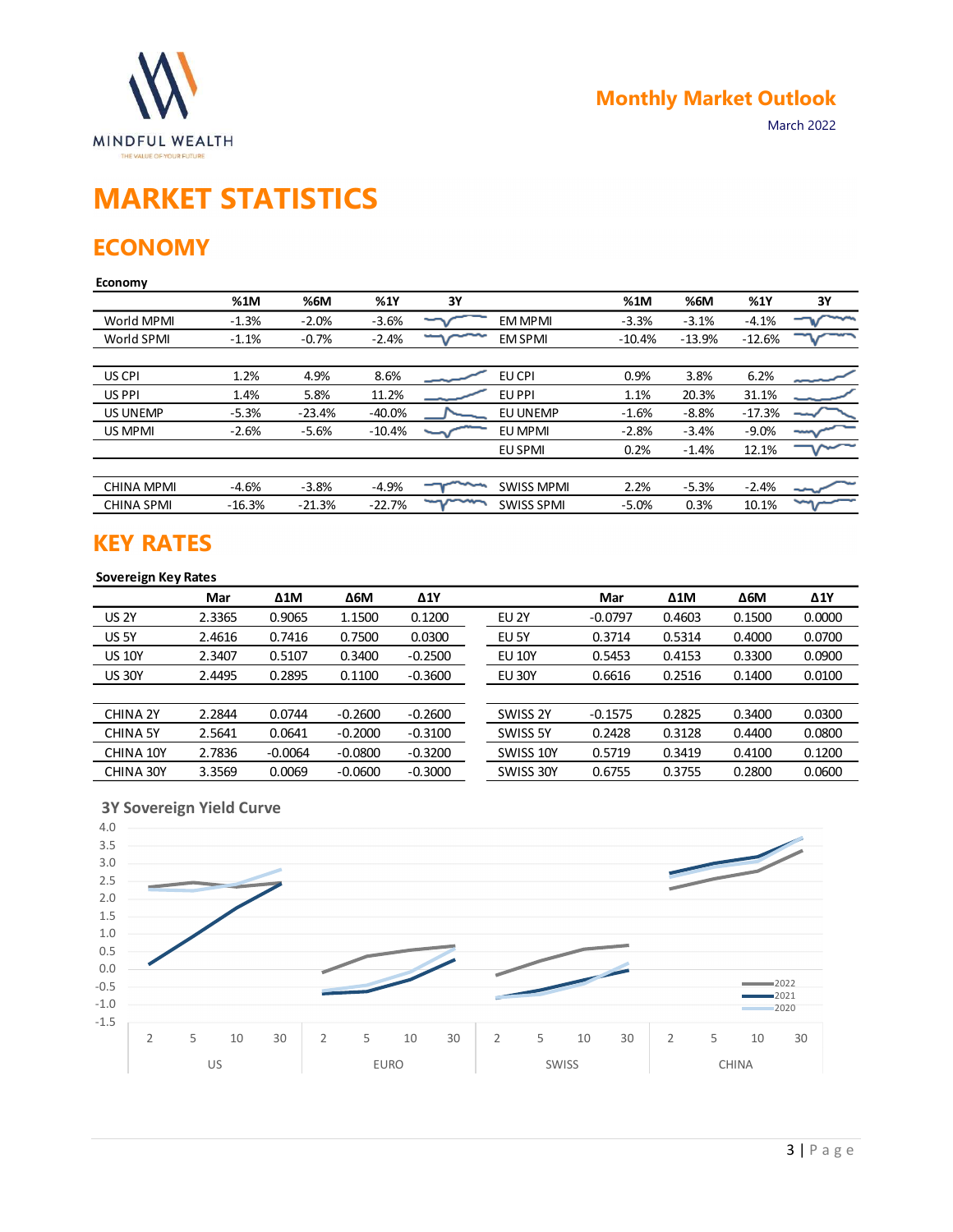

## EQUITIES

|                                                               |          |            |               |                     |        |        | <b>Monthly Market Outlook</b> |
|---------------------------------------------------------------|----------|------------|---------------|---------------------|--------|--------|-------------------------------|
| MINDFUL WEALTH<br>THE VALUE OF YOUR FUTURE<br><b>EQUITIES</b> |          |            |               |                     |        |        | March 2022                    |
| <b>Equities</b>                                               | Mar      | <b>YTD</b> | $1\mathrm{Y}$ | 3Y Ann              | 5Y Ann | 3Y SD  | 3Y                            |
| <b>WORLD</b>                                                  | 2.52%    | $-5.53%$   | 8.58%         | 13.15%              | 10.20% | 16.07% |                               |
| EM                                                            | $-2.52%$ | $-7.32%$   | $-13.27%$     | 2.57%               | 3.15%  | 12.54% |                               |
| <b>ASIA PAC</b>                                               | $-1.03%$ | $-6.56%$   | $-11.36%$     | 4.13%               | 3.92%  | 11.82% |                               |
| US                                                            | 3.58%    | $-4.95%$   | 14.03%        | 16.92%              | 13.70% | 18.30% |                               |
| <b>EUROPE</b>                                                 | 0.42%    | $-5.89%$   | 6.87%         | 5.95%               | 3.10%  | 10.75% |                               |
|                                                               | $-7.81%$ | $-13.82%$  | $-32.98%$     | $-4.73%$            | 1.27%  | 14.60% |                               |
|                                                               |          |            | 9.42%         | 8.20%               | 6.57%  | 8.95%  |                               |
| <b>CHINA</b><br>SWISS                                         | 1.55%    | $-6.18%$   |               |                     |        |        |                               |
| <b>Style</b>                                                  |          |            |               |                     |        |        |                               |
|                                                               |          | Mar        | <b>YTD</b>    |                     |        | Mar    | <b>YTD</b>                    |
| <b>WORLD LARGE CAP</b>                                        |          | 2.80%      | $-5.21%$      | <b>US LARGE CAP</b> |        | 3.58%  | $-4.95%$                      |
| WORLD SMALL CAP                                               |          | 0.68%      | $-6.84%$      | US SMALL CAP        |        | 0.37%  | $-5.62%$                      |
| <b>WORLD VALUE</b>                                            |          | 1.96%      | $-1.25%$      | US VALUE            |        | 3.28%  | 5.73%                         |
| <b>WORLD GROWTH</b>                                           |          | 3.14%      | $-9.80%$      | <b>US GROWTH</b>    |        | 2.26%  | $-13.01%$                     |

#### Style

|                        | Mar   | <b>YTD</b> |              | Mar   | <b>YTD</b> |
|------------------------|-------|------------|--------------|-------|------------|
| <b>WORLD LARGE CAP</b> | 2.80% | $-5.21%$   | US LARGE CAP | 3.58% | -4.95%     |
| <b>WORLD SMALL CAP</b> | 0.68% | $-6.84%$   | US SMALL CAP | 0.37% | $-5.62%$   |
| WORLD VALUE            | 1.96% | $-1.25%$   | US VALUE     | 3.28% | 5.73%      |
| <b>WORLD GROWTH</b>    | 3.14% | $-9.80\%$  | US GROWTH    | 2.26% | $-13.01\%$ |
| <b>WORLD MOMENTUM</b>  | 4.45% | $-5.71%$   | US MOMENTUM  | 3.09% | $-5.54%$   |



#### S&P500 SECTOR RETURNS

#### MSCI WORLD SECTOR RETURNS

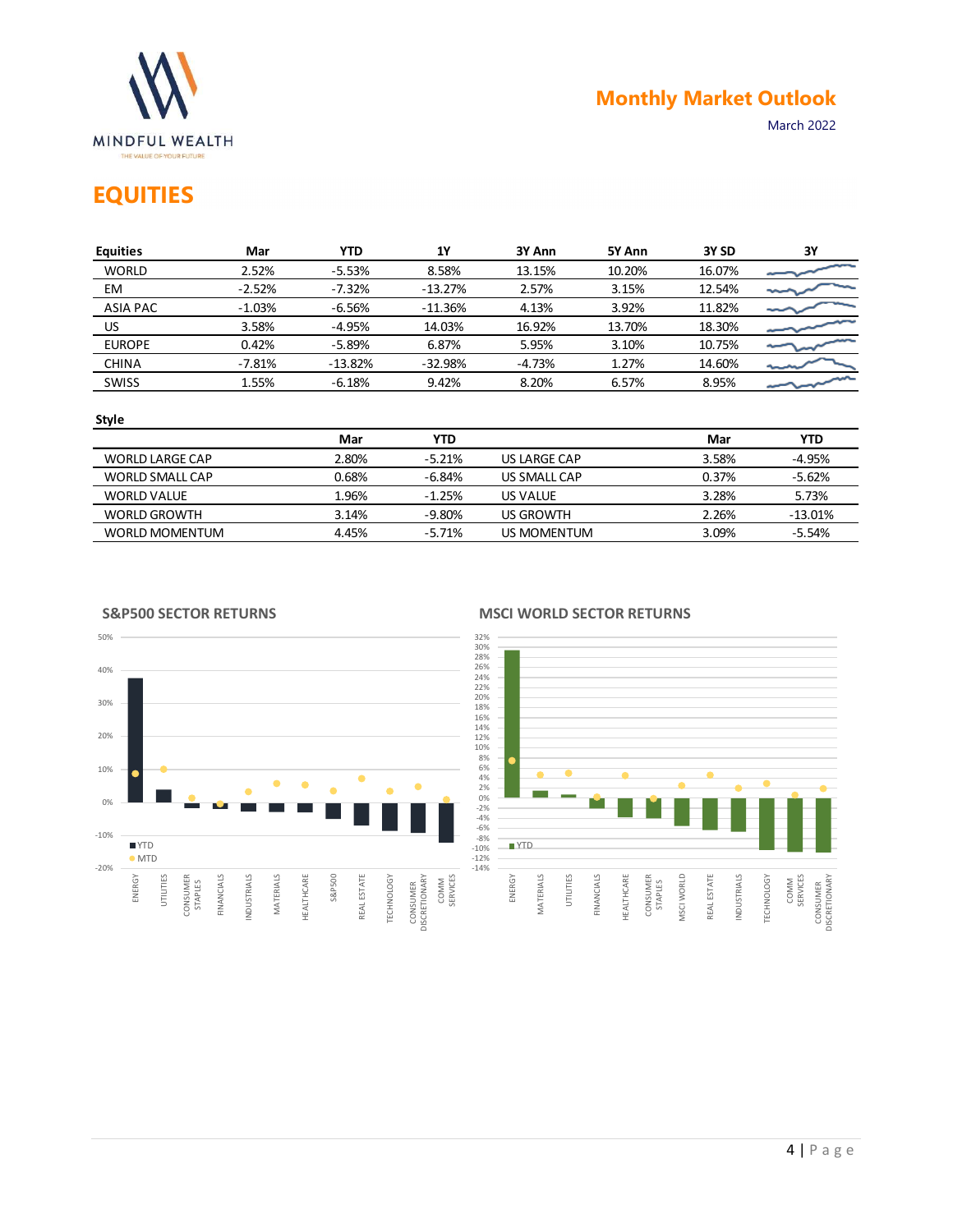

### FIXED INCOME

|                          |              |                    |            |             |                   |             |          |              | <b>Monthly Market Outlook</b> |             |                 |  |
|--------------------------|--------------|--------------------|------------|-------------|-------------------|-------------|----------|--------------|-------------------------------|-------------|-----------------|--|
| <b>MINDFUL WEALTH</b>    |              |                    |            |             |                   |             |          |              |                               | March 2022  |                 |  |
| THE VALUE OF YOUR FUTURE |              |                    |            |             |                   |             |          |              |                               |             |                 |  |
| <b>FIXED INCOME</b>      |              |                    |            |             |                   |             |          |              |                               |             |                 |  |
|                          |              |                    |            |             |                   |             |          |              |                               |             |                 |  |
| <b>Fixed Income</b>      |              | Mar                | <b>YTD</b> |             | <b>1Y</b>         | 3Y Ann      | 5Y Ann   |              | 3Y SD                         |             | <b>3Y CURVE</b> |  |
| <b>WORLD AGG</b>         |              | $-3.05%$           | $-6.16%$   |             | $-6.40%$          | 0.69%       | 1.47%    |              | 3.60%                         |             |                 |  |
| US AGG                   |              | $-2.78%$           | $-5.93%$   |             | 1.69%<br>$-4.15%$ |             | 1.99%    |              | 3.64%                         |             |                 |  |
| <b>EUROPE AGG</b>        |              | $-2.54%$           | $-6.24%$   |             | $-6.42%$          | $-0.46%$    | 0.39%    |              | 2.09%                         |             |                 |  |
| <b>CHINA AGG</b>         |              | $-0.42%$           | 1.24%      |             | 8.98%             | 6.33%       | 6.48%    |              | 7.54%                         |             |                 |  |
| <b>EMAGG</b>             |              | $-2.34%$           | $-9.23%$   |             | $-7.51%$          | 0.67%       | 1.65%    |              | 4.45%                         |             |                 |  |
|                          |              |                    | $-6.33%$   |             | $-6.94%$          | $-2.13%$    | $-0.94%$ |              | 1.90%                         | ∽∽          |                 |  |
| SWISS AGG                |              | $-2.96%$           |            |             |                   |             |          |              |                               |             |                 |  |
|                          |              |                    |            |             |                   |             |          |              |                               |             |                 |  |
| OAS                      | Mar          | $\Delta 1\text{M}$ | <b>Δ6Μ</b> | $\Delta$ 1Y | $\Delta 3Y$       |             | Mar      | $\Delta 1$ M | $\Delta 6M$                   | $\Delta$ 1Y | $\Delta 3Y$     |  |
| WORLD IG OAS             | 1.24         | $-0.09$            | 0.36       | 0.29        | 0.00              | EM IG OAS   | 1.40     | $-0.68$      | 0.15                          | 0.12        | $-0.17$         |  |
| WORLD HY OAS             | 4.28         | $-0.40$            | 0.47       | 0.48        | $-0.07$           | EM HY OAS   | 6.32     | $-0.60$      | 0.37                          | 0.88        | 1.12            |  |
| US IG OAS                | 1.16<br>3.25 | $-0.06$            | 0.32       | 0.25        | $-0.03$           | EURO IG OAS | 1.31     | $-0.12$      | 0.45                          | 0.38        | 0.04            |  |

#### **OAS** *DAS*

|              | Mar  | $\Delta 1$ M | <b>Δ6Μ</b> | $\Delta$ 1Y | ΔЗΥ     |             | Mar  | $\Delta 1$ M | <b>Δ6Μ</b> | Δ1Y  | Δ3Y     |
|--------------|------|--------------|------------|-------------|---------|-------------|------|--------------|------------|------|---------|
| WORLD IG OAS | 1.24 | $-0.09$      | 0.36       | 0.29        | 0.00    | EM IG OAS   | 1.40 | $-0.68$      | 0.15       | 0.12 | $-0.17$ |
| WORLD HY OAS | 4.28 | $-0.40$      | 0.47       | 0.48        | $-0.07$ | EM HY OAS   | 6.32 | $-0.60$      | 0.37       | 0.88 | 1.12    |
|              |      |              |            |             |         |             |      |              |            |      |         |
| US IG OAS    | 1.16 | $-0.06$      | 0.32       | 0.25        | $-0.03$ | EURO IG OAS | 1.31 | $-0.12$      | 0.45       | 0.38 | 0.04    |
| US HY OAS    | 3.25 | $-0.34$      | 0.36       | 0.15        | $-0.66$ | EURO HY OAS | 3.95 | $-0.38$      | 0.95       | 0.80 | $-0.06$ |

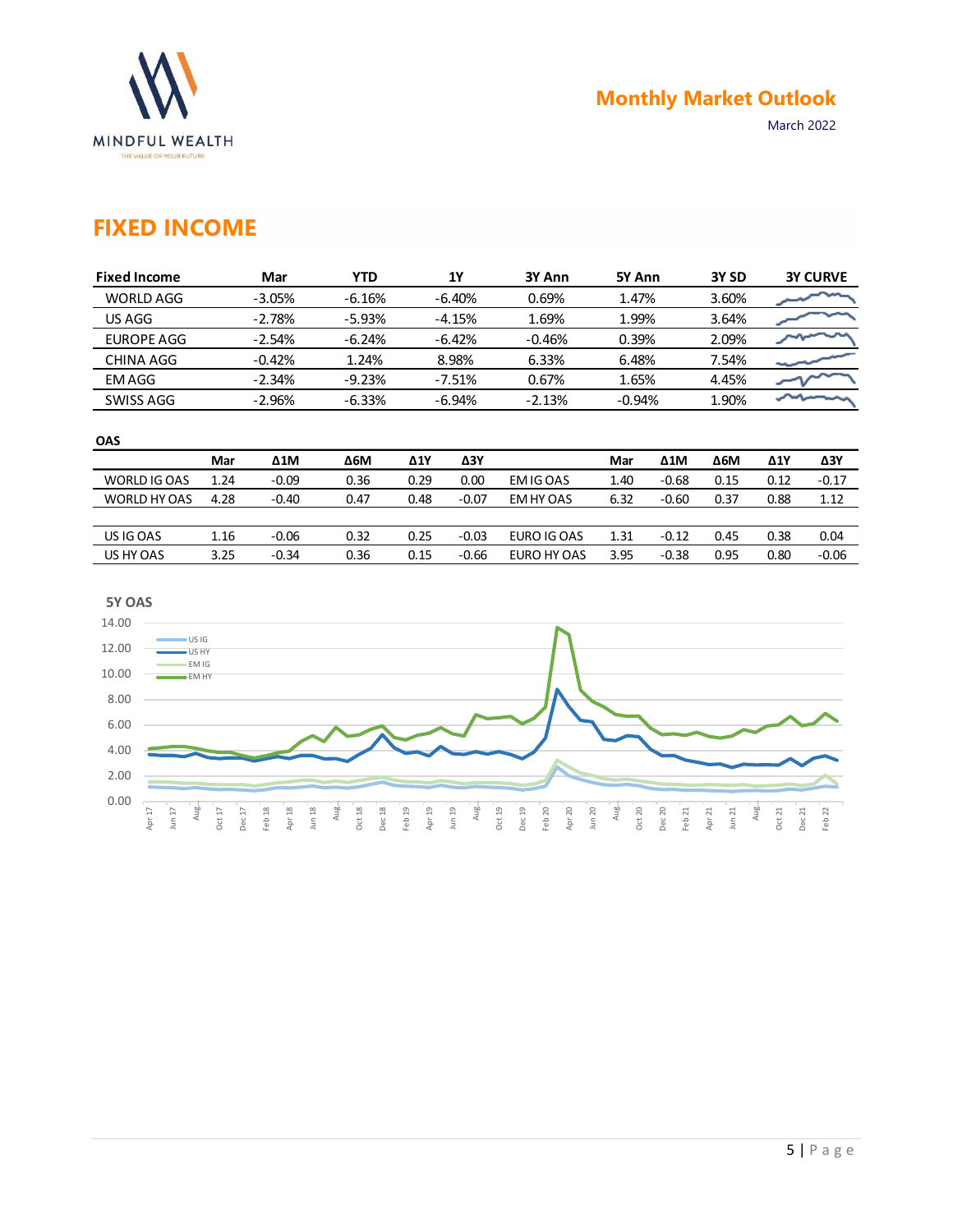

### FX & COMMODITIES

|                                                   |        |            |           |                  |               | <b>Monthly Market Outlook</b> |                 |
|---------------------------------------------------|--------|------------|-----------|------------------|---------------|-------------------------------|-----------------|
| <b>MINDFUL WEALTH</b><br>THE VALUE OF YOUR FUTURE |        |            |           |                  |               |                               | March 2022      |
| <b>FX &amp; COMMODITIES</b>                       |        |            |           |                  |               |                               |                 |
| <b>Commodities</b>                                | Mar    | <b>YTD</b> | <b>1Y</b> | 3Y Ann           | 5Y Ann        | 3Y <sub>SD</sub>              | 3Y Curve        |
| <b>BBG Index</b>                                  | 8.65%  | 25.55%     | 49.25%    | 16.12%           | 9.33%         | 17.80%                        |                 |
| <b>BBG</b> Energy                                 | 16.06% | 47.91%     | 91.78%    | 7.51%            | 6.97%         | 25.71%                        |                 |
| BBG Agri & Livestock                              | 3.67%  | 17.68%     | 35.36%    | 17.70%           | 6.36%         | 19.55%                        |                 |
| <b>BBG Soft</b>                                   | 5.95%  | 7.92%      | 57.72%    | 18.41%           | 3.77%         | 22.08%                        |                 |
| <b>BBG Precious Metals</b>                        | 2.78%  | 6.88%      | 10.59%    | 13.82%           | 7.43%         | 11.20%                        |                 |
| <b>BBG Industrial Metal</b>                       | 12.07% | 22.73%     | 48.82%    | 20.83%           | 14.81%        | 21.94%                        |                 |
|                                                   | Mar    | <b>YTD</b> | <b>1Y</b> | 3Y Ann           | S-Term        | M-Term                        | <b>3Y CURVE</b> |
| <b>BBG Gold</b>                                   | 2.65%  | 6.59%      | 13.13%    | 13.01%           | 1900-2000     | 1850-1950                     |                 |
| <b>BBG Brent Crude</b>                            | 12.14% | 43.63%     | 92.90%    | 20.78%           | 90-120        | 110-85                        |                 |
| <b>Currencies</b>                                 | Mar    | 1M HIGH    | 1M LOW    | 1M <sub>SD</sub> | S-Term        | M-Term                        | <b>1M CURVE</b> |
| EUR/USD                                           | 1.1067 | 1.1219     | 1.0854    | 0.77%            | 1.070-1.105   | 1.09-1.14                     |                 |
| USD/JPY                                           | 121.7  | 122.35     | 114.82    | 2.15%            | 123-128       | 120-125                       |                 |
| GBP/USD                                           | 1.3138 | 1.342      | 1.3002    | 0.84%            | 1.285-1.335   | 1.31-1.36                     |                 |
| USD/CHF                                           | 0.9225 | 0.9413     | 0.9167    | 0.82%            | $0.92 - 0.95$ | $0.92 - 0.95$                 |                 |
| USD/CNY                                           | 6.34   | 6.3724     | 6.3093    | 0.36%            | 6.33-6.37     | 6.35-6.40                     |                 |
| USD/SGD                                           | 1.3545 | 1.3669     | 1.3536    | 0.26%            | 1.34-1.38     | 1.33-1.37                     |                 |

# FX & COMMODITIES VIEW

Commodity prices rallied in March, across every index of the World Commodity Price Indices. The biggest increase came from the Energy Prices Index which soared 24.1% compared to February. Within the Energy Price index, average crude oil prices increased 20.2%. The high oil prices are supported by the concerns of supply disruptions from Russia as well as economic sanctions imposed on it. Natural gas prices in Europe rocketed 55.7% m-o-m, albeit lower demand would be expected in the coming months due to warmer weather. For the third consecutive month, the precious metals index climbed (5.3% m-o-m), bolstered by a rise in the price of gold. While both gold and platinum prices were up (4.9% and 7.5% m-o-m respectively), silver prices decreased (0.6% m-o-m). Precious metals' status as a safe haven continued its ascent and this was enhanced by geopolitical uncertainties as well as the US Federal Reserve interest rate hikes in March.

The USD strengthened against all major currencies in March, amidst a backdrop of further geopolitical uncertainties and the Fed's 25bps rate hike. The war in Ukraine has severely disrupted trade in Europe, with stagflation lurking around the corner, the EURO's value suffered. Against the backdrop of a hawkish Fed, the EUR/USD is expected to face continued downward pressures at least for the medium term in 2022. Against the JPY, the USD has surged to 125. This is mainly attributed to the BoJ's dovish stance and continued bond buying program (at a yield of 0.25%) vs a hawkish fed.

The CAD continued its strong performance vs the USD amidst the rising global commodity price environment and monetary tightening by the Bank of Canada following the Fed's rate hike and the USD/CAD ended the month decreasing to 1.25. Amidst international sanctions and 6 weeks into the Ukraine war, the RUB staged a recovery clawing to 81 USD/RUB after a staggering all-time end-day low against the USD at 150. Much of this recovery was aided by tight capital controls and mandatory FX sales imposed on exporters. While the CNY displayed safe-haven currency characteristics, increasing COVID infections and a strict zero-COVID policy will continue to add pressure. Even if Russian demand for the CNY increases, should COVID infections continue to increase and COVID measures continue to be tight, the Yuan can expect to suffer due to the resulting slowdown in Chinese economic activity.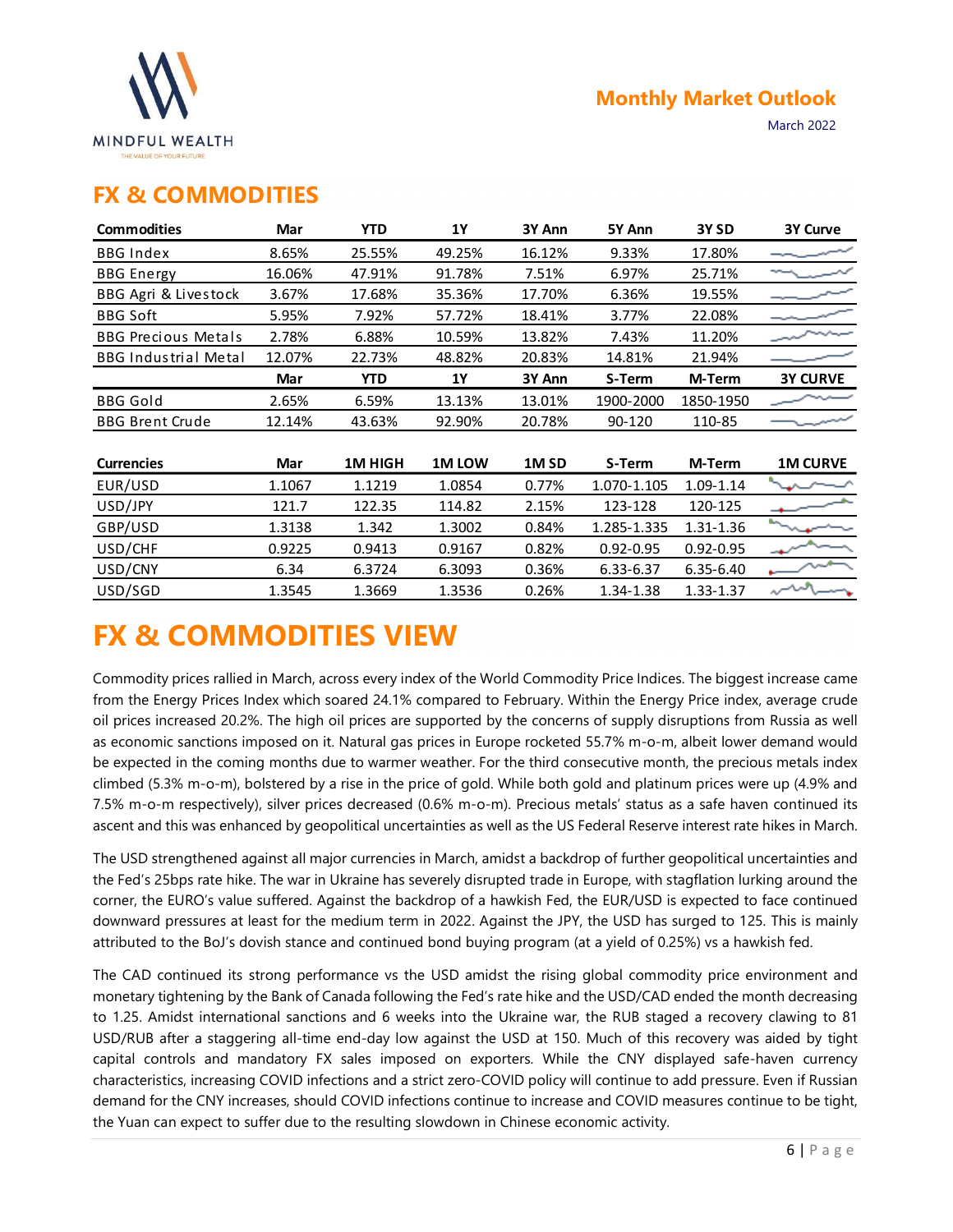

March 2022

## THEME OF THE MONTH

### Commodity super cycle and Supply Chain Disruptions

Despite their less than 2% contribution to global trade, Russia's and Ukraine's roles as commodity exporters are massive. The Russian-Ukraine conflict is said to be the catalyst for rising commodity prices. Probably unbeknownst to many before the conflict began, Russia and Ukraine are major agricultural exporters and are huge exporters of sunflower oil, corn and wheat, so much so that Ukraine is known as the breadbasket of Europe! In fact, they are the leading producers and exporters rare or industrial metals for example palladium and nickel. No wonder there is much anticipation of the start of a commodity super cycle.

Commodity super cycles are sustained periods (generally 5 to 10 years) in which commodities trade higher than their long-term price trends. The war in Ukraine brings out a confluence of factors that feed off each other – the result: prolonged high commodity prices. What are these factors? First the war disrupts global supply chains, forcing transport away from conflict areas. Sanctions slapped on Russia further distorts the supply chains as importers of Russian goods to other alternative suppliers. Higher demand but limited supply results in higher prices – including energy prices (not forgetting that Russia is amongst the world's largest exporter of oil!) Higher energy prices push up transport costs and which results in further price hikes for producers and consumers. Energy dependent companies cut production capacity which leads to further limits in supply of essential goods and services. As one expects, the cycle continues which feeds into higher and higher prices.

As expected, energy prices increase. The World Bank Energy Price Index for the 2nd consecutive month advanced nearly 18% q-o-q driven mainly by the staggering increases in prices in coal (+34.7%), crude oil (+23.4%) and Europe natural gas prices (+78%). Unsurprisingly, caused by supply concerns, and sanctions imposed on Russian oil and gas.

The non-energy price index also experienced a startling increase q-o-q (+12.2%) This is mainly caused by ramped up production costs from higher energy prices and food exports that were hit by tensions between Russia and Ukraine where both contribute 29% and 80% respectively of the global exports of wheat and sunflower oil.

Base metal price index also rose q-o-q (+10.9%). Most metals including aluminum, copper, lead and zinc outperformed in March. One highlight is Nickel which experienced the highest one-day increase in price (+250%) for any commodity. One of the China's biggest producers of metal, Tsingshan, attempted to close its short Nickel positions at LME which created a short squeeze and drove Nickel prices sky high subsequently prices fell but continue to stay supported at higher-than-average prices

Precious metals rose in general. Gold and platinum increased m-o-m by 4.9% and 7.5% respectively with silver declining by 0.6%. Commodities are the best performing asset class in 2022 and the persistent political conflict between the West and East will assure that commodity prices remain lofty and prolong the commodity super cycle.

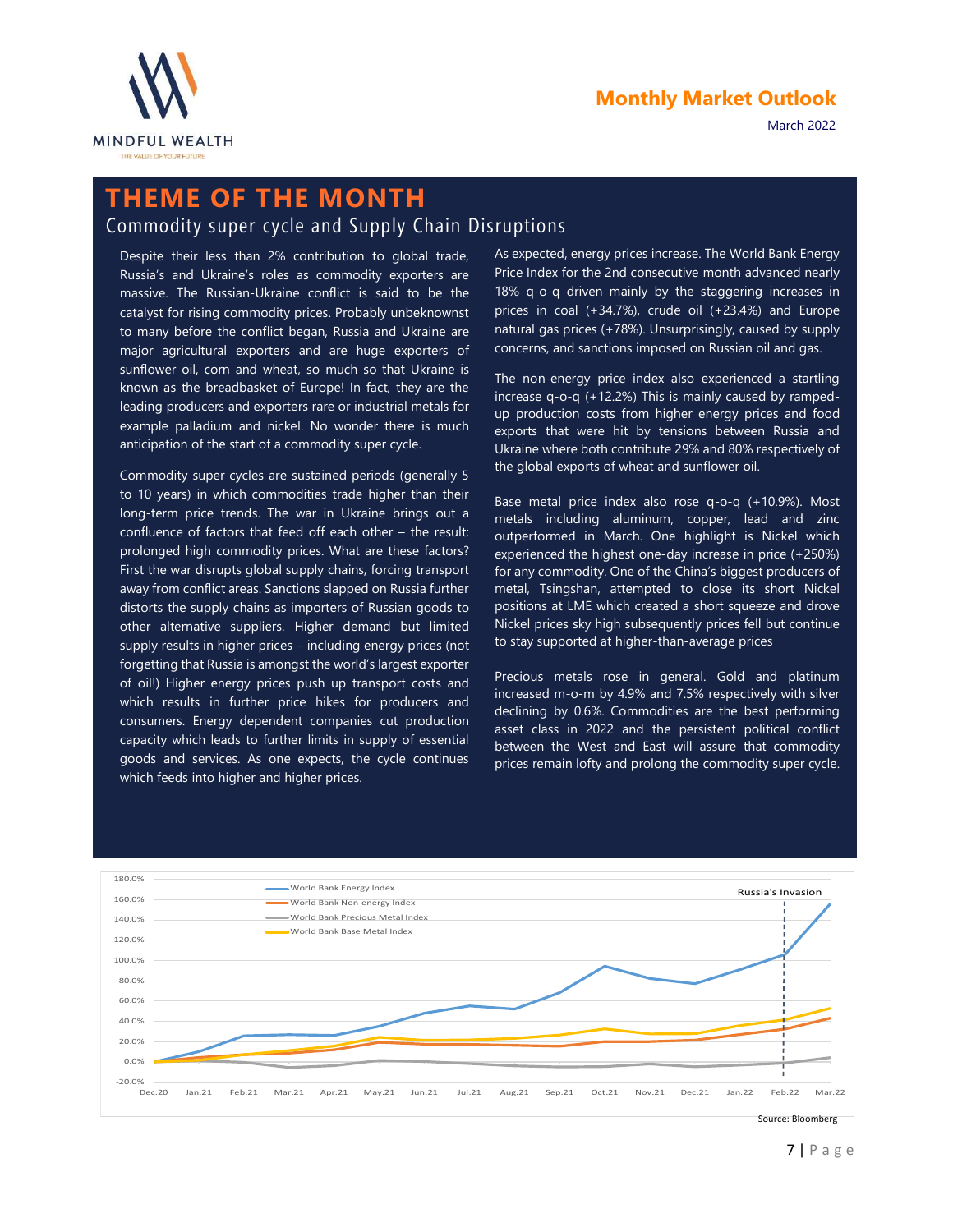

| Date<br>04/01<br>04/01<br>04/01<br>04/01<br>04/01<br>04/01<br>04/01<br>04/01<br>04/04<br>04/04<br>04/05 | Country<br>Japan<br>Japan<br>Japan<br>Russia<br>Italy<br>France<br>Greece<br>Eurozone<br><b>United States</b><br><b>United States</b><br>Canada<br><b>United States</b><br><b>United States</b><br><b>United States</b><br><b>United States</b> | <b>Event</b><br>Tankan Large Mfg Index<br>Tankan Large All Industry Capex<br>Jibun Bank Japan PMI Mfg<br>S&P Global Russia Manufacturing PMI<br>S&P Global Italy Manufacturing PMI<br>S&P Global France Manufacturing PMI<br>S&P Global/BME Germany Manufacturing P<br>S&P Global Eurozone Manufacturing PMI<br>United Kingdom S&P Global/CIPS UK Manufacturing PMI<br>Change in Nonfarm Payrolls<br><b>Unemployment Rate</b><br>S&P Global Canada Manufacturing PMI<br>S&P Global US Manufacturing PMI | Period<br>1Q<br>1Q<br>Mar F<br>Mar<br>Mar<br>Mar F<br>Mar F<br>Mar F<br>Mar F<br>Mar | Surv(M)<br>12<br>4.4%<br>$\overline{\phantom{a}}$<br>42<br>57<br>54.8<br>57.6 | <b>Actual</b><br>$- -$<br>$\sim$<br>$\qquad \qquad -$<br>$\sim$ –<br>$\overline{\phantom{a}}$<br>$\sim$ | Prior<br>18<br>9.3%<br>53.2<br>48.6<br>58.3 | <b>Revised</b><br>18<br>$\overline{\phantom{m}}$<br>$\overline{\phantom{a}}$ |
|---------------------------------------------------------------------------------------------------------|-------------------------------------------------------------------------------------------------------------------------------------------------------------------------------------------------------------------------------------------------|---------------------------------------------------------------------------------------------------------------------------------------------------------------------------------------------------------------------------------------------------------------------------------------------------------------------------------------------------------------------------------------------------------------------------------------------------------------------------------------------------------|--------------------------------------------------------------------------------------|-------------------------------------------------------------------------------|---------------------------------------------------------------------------------------------------------|---------------------------------------------|------------------------------------------------------------------------------|
| 04/01<br>04/01<br>04/01<br>04/01<br>04/01<br>04/01<br>04/05<br>04/07                                    |                                                                                                                                                                                                                                                 |                                                                                                                                                                                                                                                                                                                                                                                                                                                                                                         |                                                                                      |                                                                               |                                                                                                         |                                             |                                                                              |
|                                                                                                         |                                                                                                                                                                                                                                                 |                                                                                                                                                                                                                                                                                                                                                                                                                                                                                                         |                                                                                      |                                                                               |                                                                                                         |                                             |                                                                              |
|                                                                                                         |                                                                                                                                                                                                                                                 |                                                                                                                                                                                                                                                                                                                                                                                                                                                                                                         |                                                                                      |                                                                               |                                                                                                         |                                             |                                                                              |
|                                                                                                         |                                                                                                                                                                                                                                                 |                                                                                                                                                                                                                                                                                                                                                                                                                                                                                                         |                                                                                      |                                                                               |                                                                                                         |                                             | $\mathord{\hspace{1pt}\text{--}\hspace{1pt}}$                                |
|                                                                                                         |                                                                                                                                                                                                                                                 |                                                                                                                                                                                                                                                                                                                                                                                                                                                                                                         |                                                                                      |                                                                               |                                                                                                         |                                             | $\overline{\phantom{m}}$                                                     |
|                                                                                                         |                                                                                                                                                                                                                                                 |                                                                                                                                                                                                                                                                                                                                                                                                                                                                                                         |                                                                                      |                                                                               |                                                                                                         | 54.8                                        | $- -$                                                                        |
|                                                                                                         |                                                                                                                                                                                                                                                 |                                                                                                                                                                                                                                                                                                                                                                                                                                                                                                         |                                                                                      |                                                                               | $- \,$                                                                                                  | 57.6                                        | $- -$                                                                        |
|                                                                                                         |                                                                                                                                                                                                                                                 |                                                                                                                                                                                                                                                                                                                                                                                                                                                                                                         |                                                                                      | 57                                                                            | $\overline{\phantom{a}}$                                                                                | 57                                          | $\overline{\phantom{a}}$                                                     |
|                                                                                                         |                                                                                                                                                                                                                                                 |                                                                                                                                                                                                                                                                                                                                                                                                                                                                                                         |                                                                                      | 55.5                                                                          | $\overline{\phantom{m}}$                                                                                | 55.5                                        | $\overline{\phantom{a}}$                                                     |
|                                                                                                         |                                                                                                                                                                                                                                                 |                                                                                                                                                                                                                                                                                                                                                                                                                                                                                                         |                                                                                      | 490k                                                                          | $\overline{\phantom{m}}$                                                                                | 678k                                        | 750k                                                                         |
|                                                                                                         |                                                                                                                                                                                                                                                 |                                                                                                                                                                                                                                                                                                                                                                                                                                                                                                         | Mar                                                                                  | 3.7%                                                                          | $\overline{\phantom{m}}$                                                                                | 3.8%                                        | $\overline{\phantom{a}}$                                                     |
|                                                                                                         |                                                                                                                                                                                                                                                 |                                                                                                                                                                                                                                                                                                                                                                                                                                                                                                         | Mar<br>Mar F                                                                         | $\overline{\phantom{a}}$<br>58.5                                              | $\mathord{\hspace{1pt}\text{--}\hspace{1pt}}$<br>$\overline{\phantom{m}}$                               | 56.6<br>58.5                                | $\mathord{\hspace{1pt}\text{--}\hspace{1pt}}$<br>$\overline{\phantom{a}}$    |
|                                                                                                         |                                                                                                                                                                                                                                                 | <b>ISM Manufacturing</b>                                                                                                                                                                                                                                                                                                                                                                                                                                                                                | Mar                                                                                  | 59                                                                            | $\qquad \qquad -$                                                                                       | 58.6                                        | $\overline{\phantom{a}}$                                                     |
|                                                                                                         |                                                                                                                                                                                                                                                 | <b>Factory Orders</b>                                                                                                                                                                                                                                                                                                                                                                                                                                                                                   | Feb                                                                                  | $-0.6%$                                                                       | $\overline{\phantom{m}}$                                                                                | 1.4%                                        | 1.5%                                                                         |
|                                                                                                         |                                                                                                                                                                                                                                                 | Durable Goods Orders                                                                                                                                                                                                                                                                                                                                                                                                                                                                                    | Feb F                                                                                | $-2.2%$                                                                       | $- -$                                                                                                   | $-2.2%$                                     | $- -$                                                                        |
|                                                                                                         | France                                                                                                                                                                                                                                          | <b>Industrial Production YoY</b>                                                                                                                                                                                                                                                                                                                                                                                                                                                                        | Feb                                                                                  | 2.5%                                                                          | $\hspace{0.05cm} \dashrightarrow$                                                                       | $-1.5%$                                     | $-1.1%$                                                                      |
|                                                                                                         | France                                                                                                                                                                                                                                          | S&P Global France Services PMI                                                                                                                                                                                                                                                                                                                                                                                                                                                                          | Mar F                                                                                | 57.4                                                                          | $\mathord{\hspace{1pt}\text{--}\hspace{1pt}}$                                                           | 57.4                                        | $\mathcal{L}_{\mathcal{F}}$                                                  |
|                                                                                                         | <b>United States</b>                                                                                                                                                                                                                            | Initial Jobless Claims                                                                                                                                                                                                                                                                                                                                                                                                                                                                                  | Apr 2                                                                                | 200k                                                                          | $\hspace{0.05cm} -\hspace{0.05cm} -\hspace{0.05cm}$                                                     | 202k                                        | 171k                                                                         |
| 04/08                                                                                                   | Russia                                                                                                                                                                                                                                          | Key Rate                                                                                                                                                                                                                                                                                                                                                                                                                                                                                                | Apr 8                                                                                | $\mathord{\hspace{1pt}\text{--}\hspace{1pt}}$                                 | $\mathord{\hspace{1pt}\text{--}\hspace{1pt}}$                                                           | 20.00%                                      | $- -$                                                                        |
| 04/08                                                                                                   | Canada                                                                                                                                                                                                                                          | Unemployment Rate                                                                                                                                                                                                                                                                                                                                                                                                                                                                                       | Mar                                                                                  | 5.4%                                                                          | $\overline{\phantom{a}}$                                                                                | 5.5%                                        | $\overline{\phantom{a}}$                                                     |
| 04/09                                                                                                   | Russia                                                                                                                                                                                                                                          | CPI YoY<br>United Kingdom   Industrial Production MoM                                                                                                                                                                                                                                                                                                                                                                                                                                                   | Mar<br>Feb                                                                           | 16.90%<br>0.3%                                                                | $\rightarrow$                                                                                           | 9.15%                                       | 9.18%                                                                        |
| 04/11<br>04/11                                                                                          |                                                                                                                                                                                                                                                 | United Kingdom   Manufacturing Production MoM                                                                                                                                                                                                                                                                                                                                                                                                                                                           | Feb                                                                                  | 0.3%                                                                          | $- \,$<br>$\rightarrow$                                                                                 | 0.7%<br>0.8%                                | $\overline{\phantom{m}}$<br>0.9%                                             |
| 04/12                                                                                                   | Japan                                                                                                                                                                                                                                           | PPI YoY                                                                                                                                                                                                                                                                                                                                                                                                                                                                                                 | Mar                                                                                  | 9.2%                                                                          | $\overline{\phantom{m}}$                                                                                | 9.3%                                        | 9.7%                                                                         |
| 04/12                                                                                                   |                                                                                                                                                                                                                                                 | United Kingdom Jobless Claims Change                                                                                                                                                                                                                                                                                                                                                                                                                                                                    | Mar                                                                                  | $\mathord{\hspace{1pt}\text{--}\hspace{1pt}}$                                 | $\sim$                                                                                                  | $-48.1k$                                    | $-58.0k$                                                                     |
| 04/12                                                                                                   | Greece                                                                                                                                                                                                                                          | <b>CPI YoY</b>                                                                                                                                                                                                                                                                                                                                                                                                                                                                                          | Mar F                                                                                | 7.3%                                                                          | $\rightarrow$                                                                                           | 7.3%                                        | $\sim$                                                                       |
| 04/12                                                                                                   |                                                                                                                                                                                                                                                 | United Kingdom   ILO Unemployment Rate 3Mths                                                                                                                                                                                                                                                                                                                                                                                                                                                            | Feb                                                                                  | 3.8%                                                                          | $\mathord{\hspace{1pt}\text{--}\hspace{1pt}}$                                                           | 3.9%                                        | $\mathcal{L}_{\mathcal{F}}$                                                  |
| 04/13                                                                                                   | United Kingdom CPI YoY                                                                                                                                                                                                                          |                                                                                                                                                                                                                                                                                                                                                                                                                                                                                                         | Mar                                                                                  | 6.7%                                                                          | $- \,$                                                                                                  | 6.2%                                        | $\overline{\phantom{a}}$                                                     |
| 04/13                                                                                                   | United Kingdom CPI Core YoY                                                                                                                                                                                                                     |                                                                                                                                                                                                                                                                                                                                                                                                                                                                                                         | Mar                                                                                  | 5.3%                                                                          | $\qquad \qquad -$                                                                                       | 5.2%                                        | $- -$                                                                        |
| 04/13                                                                                                   | Canada                                                                                                                                                                                                                                          | Bank of Canada Rate Decision                                                                                                                                                                                                                                                                                                                                                                                                                                                                            | Apr 13                                                                               | 1.00%                                                                         | $\overline{\phantom{a}}$                                                                                | 0.50%                                       | $- -$                                                                        |
| 04/14                                                                                                   | Eurozone                                                                                                                                                                                                                                        | <b>ECB Main Refinancing Rate</b>                                                                                                                                                                                                                                                                                                                                                                                                                                                                        | Apr 14                                                                               | 0.000%                                                                        | $\mathord{\hspace{1pt}\text{--}\hspace{1pt}}$                                                           | 0.000%                                      | $\mathcal{L}_{\mathcal{F}}$                                                  |
| 04/14<br>04/14                                                                                          | Eurozone<br><b>United States</b>                                                                                                                                                                                                                | <b>ECB Deposit Facility Rate</b><br>Initial Jobless Claims                                                                                                                                                                                                                                                                                                                                                                                                                                              | Apr 14<br>Apr 9                                                                      | $-0.500%$<br>170k                                                             | $\overline{\phantom{a}}$<br>$\mathord{\hspace{1pt}\text{--}\hspace{1pt}}$                               | $-0.500%$<br>166k                           | $\overline{\phantom{a}}$<br>167k                                             |
| 04/14                                                                                                   | <b>United States</b>                                                                                                                                                                                                                            | U. of Mich. Sentiment                                                                                                                                                                                                                                                                                                                                                                                                                                                                                   | Apr P                                                                                | 59                                                                            | $\mathord{\hspace{1pt}\text{--}\hspace{1pt}}$                                                           | 59.4                                        | $\overline{\phantom{a}}$                                                     |
| 04/15                                                                                                   | France                                                                                                                                                                                                                                          | CPI YoY                                                                                                                                                                                                                                                                                                                                                                                                                                                                                                 | Mar F                                                                                | 4.5%                                                                          | $\sim$                                                                                                  | 4.5%                                        | $\sim$ $-$                                                                   |
| 04/15                                                                                                   | Italy                                                                                                                                                                                                                                           | CPI EU Harmonized YoY                                                                                                                                                                                                                                                                                                                                                                                                                                                                                   | Mar F                                                                                | 7.0%                                                                          | $\hspace{0.05cm} \dashrightarrow$                                                                       | 7.0%                                        | $\overline{\phantom{a}}$                                                     |
| 04/15                                                                                                   | <b>United States</b>                                                                                                                                                                                                                            | <b>Empire Manufacturing</b>                                                                                                                                                                                                                                                                                                                                                                                                                                                                             | Apr                                                                                  | $\mathbf{1}$                                                                  | $\mathord{\hspace{1pt}\text{--}\hspace{1pt}}$                                                           | $-11.8$                                     | $- -$                                                                        |
| 04/20                                                                                                   | Canada                                                                                                                                                                                                                                          | <b>CPI YoY</b>                                                                                                                                                                                                                                                                                                                                                                                                                                                                                          | Mar                                                                                  | 6.1%                                                                          | $\rightarrow$                                                                                           | 5.7%                                        | $\overline{\phantom{a}}$                                                     |
| 04/20                                                                                                   | <b>United States</b>                                                                                                                                                                                                                            | <b>Existing Home Sales</b>                                                                                                                                                                                                                                                                                                                                                                                                                                                                              | Mar                                                                                  | 5.77m                                                                         | $\mathord{\hspace{1pt}\text{--}\hspace{1pt}}$                                                           | 6.02m                                       | 5.93m                                                                        |
| 04/21                                                                                                   | Eurozone                                                                                                                                                                                                                                        | <b>CPI YoY</b>                                                                                                                                                                                                                                                                                                                                                                                                                                                                                          | Mar F                                                                                | 7.5%                                                                          | $\overline{\phantom{a}}$                                                                                | 7.5%                                        | $\overline{\phantom{a}}$                                                     |
| 04/21                                                                                                   | <b>United States</b>                                                                                                                                                                                                                            | Initial Jobless Claims                                                                                                                                                                                                                                                                                                                                                                                                                                                                                  | Apr 16                                                                               | 180k                                                                          | $\rightarrow$                                                                                           | 185k                                        | $\mathcal{L}_{\mathcal{F}}$                                                  |
| 04/21                                                                                                   | <b>United States</b>                                                                                                                                                                                                                            | Leading Index                                                                                                                                                                                                                                                                                                                                                                                                                                                                                           | Mar                                                                                  | 0.3%                                                                          | $- \,$                                                                                                  | 0.3%                                        | $\overline{\phantom{a}}$                                                     |
| 04/22<br>04/22                                                                                          | Japan<br>Japan                                                                                                                                                                                                                                  | Natl CPI YoY<br>Jibun Bank Japan PMI Mfg                                                                                                                                                                                                                                                                                                                                                                                                                                                                | Mar<br>Apr P                                                                         | 1.2%<br>$\sim$                                                                | $\mathord{\hspace{1pt}\text{--}\hspace{1pt}}$<br>$\rightarrow$                                          | 0.9%<br>54.1                                | $\mathcal{L}_{\mathcal{F}}$<br>$\overline{\phantom{a}}$                      |
| 04/22                                                                                                   | France                                                                                                                                                                                                                                          | S&P Global France Manufacturing PMI                                                                                                                                                                                                                                                                                                                                                                                                                                                                     | Apr P                                                                                | 53.7                                                                          | $\mathord{\hspace{1pt}\text{--}\hspace{1pt}}$                                                           | 54.7                                        | $\mathcal{L}_{\mathcal{F}}$                                                  |
| 04/22                                                                                                   | France                                                                                                                                                                                                                                          | S&P Global France Services PMI                                                                                                                                                                                                                                                                                                                                                                                                                                                                          | Apr P                                                                                | 56.5                                                                          | $\mathord{\hspace{1pt}\text{--}\hspace{1pt}}$                                                           | 57.4                                        | $\overline{\phantom{a}}$                                                     |
| 04/22                                                                                                   | Greece                                                                                                                                                                                                                                          | S&P Global/BME Germany Manufacturing P                                                                                                                                                                                                                                                                                                                                                                                                                                                                  | Apr P                                                                                | 54.5                                                                          | ٠.                                                                                                      | 56.9                                        | $\mathcal{L}_{\mathcal{F}}$                                                  |
| 04/22                                                                                                   | Eurozone                                                                                                                                                                                                                                        | S&P Global Eurozone Manufacturing PMI                                                                                                                                                                                                                                                                                                                                                                                                                                                                   | Apr P                                                                                | 54.9                                                                          | $\overline{\phantom{a}}$                                                                                | 56.5                                        | $- -$                                                                        |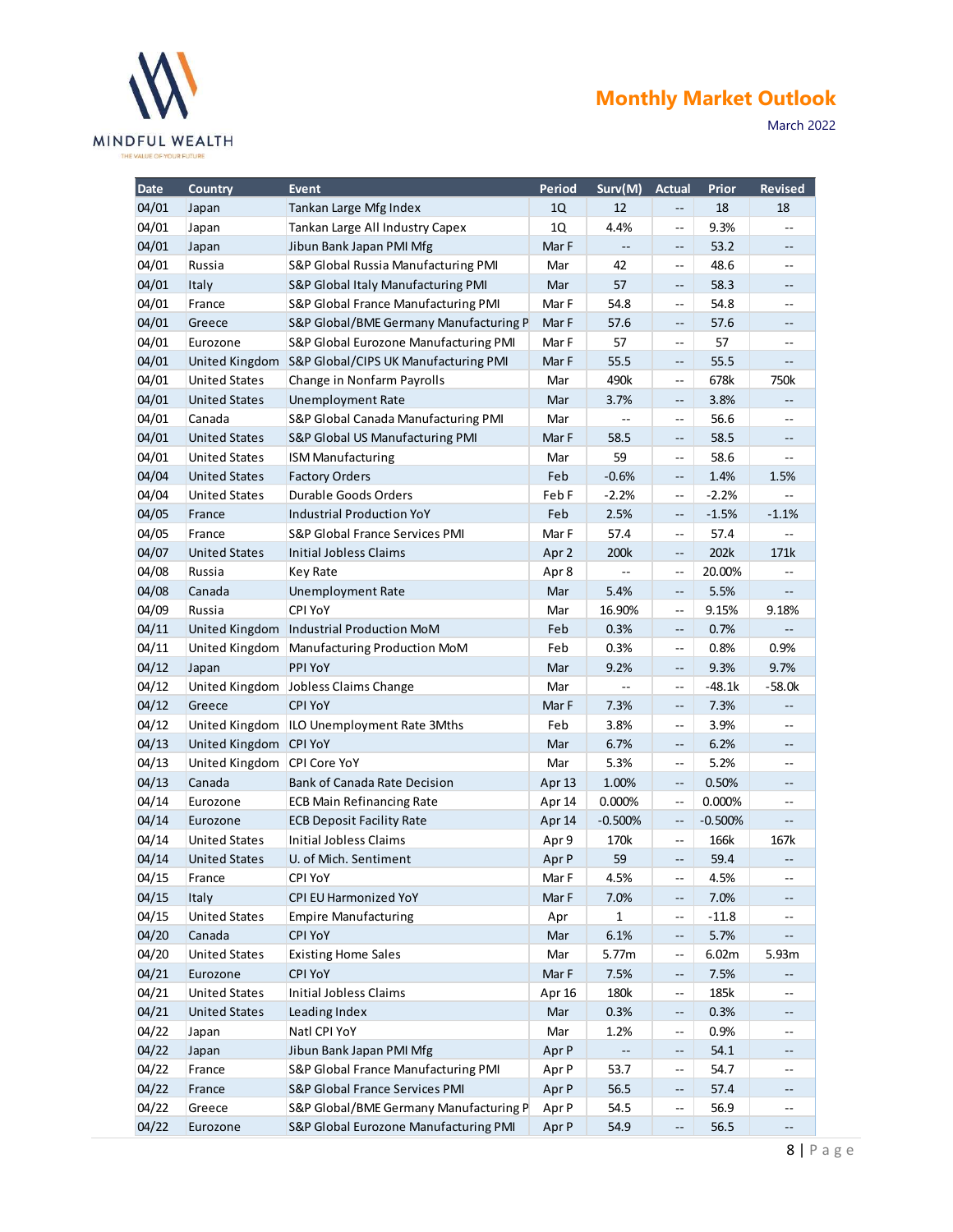

|       | <b>MINDFUL WEALTH</b><br>THE VALUE OF YOUR FUTURE |                                      | <b>Monthly Market Outlook</b><br>March 2022 |                                                       |                                               |                                               |                          |  |  |  |  |  |
|-------|---------------------------------------------------|--------------------------------------|---------------------------------------------|-------------------------------------------------------|-----------------------------------------------|-----------------------------------------------|--------------------------|--|--|--|--|--|
| Date  | <b>Country</b>                                    | <b>Event</b>                         | <b>Period</b>                               | Surv(M)                                               | <b>Actual</b>                                 | Prior                                         | <b>Revised</b>           |  |  |  |  |  |
| 04/22 | United Kingdom                                    | S&P Global/CIPS UK Manufacturing PMI | Apr P                                       | 54                                                    | $- -$                                         | 55.2                                          | $- -$                    |  |  |  |  |  |
| 04/22 | <b>United States</b>                              | S&P Global US Manufacturing PMI      | Apr P                                       | 58                                                    | $\overline{\phantom{a}}$                      | 58.8                                          | $\overline{\phantom{m}}$ |  |  |  |  |  |
| 04/25 | Greece                                            | <b>IFO Business Climate</b>          | Apr                                         | $\overline{\phantom{a}}$                              | $\overline{\phantom{m}}$                      | 90.8                                          | $\overline{\phantom{a}}$ |  |  |  |  |  |
| 04/25 | Greece                                            | <b>IFO Expectations</b>              | Apr                                         | $\overline{\phantom{m}}$                              | $\overline{\phantom{a}}$                      | 85.1                                          | $\overline{\phantom{m}}$ |  |  |  |  |  |
| 04/26 | Japan                                             | Job-To-Applicant Ratio               | Mar                                         | $\overline{\phantom{m}}$                              | $\overline{\phantom{m}}$                      | 1.21                                          | $\overline{\phantom{a}}$ |  |  |  |  |  |
| 04/26 | Japan                                             | Jobless Rate                         | Mar                                         | $-\,-$                                                | $\overline{\phantom{m}}$                      | 2.7%                                          | $\overline{\phantom{m}}$ |  |  |  |  |  |
| 04/26 | <b>United States</b>                              | Durable Goods Orders                 | Mar P                                       | 1.0%                                                  | $- -$                                         | $-2.1%$                                       | $\overline{\phantom{a}}$ |  |  |  |  |  |
| 04/26 | <b>United States</b>                              | Conf. Board Consumer Confidence      | Apr                                         | 106.8                                                 | $\overline{\phantom{a}}$                      | 107.2                                         | $\qquad \qquad -$        |  |  |  |  |  |
| 04/28 | Russia                                            | <b>Retail Sales Real YoY</b>         | Mar                                         | $- -$                                                 | $\overline{\phantom{m}}$                      | 5.9%                                          | $\overline{\phantom{a}}$ |  |  |  |  |  |
| 04/28 | Russia                                            | <b>Unemployment Rate</b>             | Mar                                         | $\hspace{0.05cm} - \hspace{0.05cm} - \hspace{0.05cm}$ | $\overline{\phantom{m}}$                      | 4.1%                                          | $--$                     |  |  |  |  |  |
| 04/28 | Russia                                            | <b>Industrial Production YoY</b>     | Mar                                         | $- -$                                                 | $\overline{\phantom{m}}$                      | 6.3%                                          | $\overline{\phantom{a}}$ |  |  |  |  |  |
| 04/28 | Italy                                             | Consumer Confidence Index            | Apr                                         | $-\, -$                                               | $\overline{\phantom{m}}$                      | 100.8                                         | $\overline{\phantom{m}}$ |  |  |  |  |  |
| 04/28 | Italy                                             | Manufacturing Confidence             | Apr                                         | $--$                                                  | $\overline{\phantom{m}}$                      | 110.3                                         | $\qquad \qquad -$        |  |  |  |  |  |
| 04/28 | Greece                                            | <b>CPI YoY</b>                       | Apr P                                       | $-$                                                   | $\overline{\phantom{a}}$                      | 7.3%                                          | $\qquad \qquad -$        |  |  |  |  |  |
| 04/28 | <b>United States</b>                              | <b>GDP Annualized QoQ</b>            | 1QA                                         | 1.0%                                                  | $- -$                                         | 6.9%                                          | $\overline{\phantom{a}}$ |  |  |  |  |  |
| 04/28 | <b>United States</b>                              | <b>Initial Jobless Claims</b>        | Apr 23                                      | $\overline{\phantom{a}}$                              | $- -$                                         | $\mathord{\hspace{1pt}\text{--}\hspace{1pt}}$ | $\overline{\phantom{a}}$ |  |  |  |  |  |
| 04/29 | France                                            | <b>GDP QoQ</b>                       | 1QP                                         | $\overline{\phantom{a}}$                              | $\mathord{\hspace{1pt}\text{--}\hspace{1pt}}$ | 0.7%                                          | $- -$                    |  |  |  |  |  |
| 04/29 | France                                            | <b>CPI YoY</b>                       | Apr P                                       | $\overline{\phantom{a}}$                              | $- -$                                         | 4.5%                                          | $\overline{\phantom{a}}$ |  |  |  |  |  |
| 04/29 | Italy                                             | <b>GDP WDA YoY</b>                   | 1QP                                         | $- -$                                                 | $- -$                                         | 6.2%                                          | $- -$                    |  |  |  |  |  |
| 04/29 | Italy                                             | GDP WDA QoQ                          | 1QP                                         | $\overline{\phantom{m}}$                              | $\overline{\phantom{a}}$                      | 0.6%                                          | $\overline{\phantom{a}}$ |  |  |  |  |  |
| 04/29 | Italy                                             | CPI EU Harmonized YoY                | Apr P                                       | $- -$                                                 | $\mathord{\hspace{1pt}\text{--}\hspace{1pt}}$ | 6.8%                                          | $- -$                    |  |  |  |  |  |
| 04/29 | Eurozone                                          | GDP SA QoQ                           | 1QA                                         | $-\,-$                                                | $- -$                                         | 0.3%                                          | $\overline{\phantom{a}}$ |  |  |  |  |  |
| 04/29 | Eurozone                                          | <b>GDP SA YoY</b>                    | 1QA                                         | $- -$                                                 | $- -$                                         | 4.6%                                          | $\overline{\phantom{a}}$ |  |  |  |  |  |
| 04/29 | Russia                                            | Key Rate                             | Apr 29                                      | $-\, -$                                               | $- -$                                         | 17.00%                                        | $\overline{\phantom{a}}$ |  |  |  |  |  |
| 04/29 | Canada                                            | <b>GDP MoM</b>                       | Feb                                         | $\overline{\phantom{a}}$                              | $- -$                                         | 0.2%                                          | $\overline{\phantom{a}}$ |  |  |  |  |  |
| 04/29 | <b>United States</b>                              | <b>Personal Spending</b>             | Mar                                         | 0.6%                                                  | $- -$                                         | 0.2%                                          | $- -$                    |  |  |  |  |  |
| 04/29 | <b>United States</b>                              | MNI Chicago PMI                      | Apr                                         | 63.2                                                  | $\mathord{\hspace{1pt}\text{--}\hspace{1pt}}$ | 62.9                                          | $- -$                    |  |  |  |  |  |
| 04/29 | <b>United States</b>                              | U. of Mich. Sentiment                | Apr F                                       | 65.7                                                  | $\mathbb{H}^{\mathbb{H}}$                     | 65.7                                          | $\overline{\phantom{a}}$ |  |  |  |  |  |